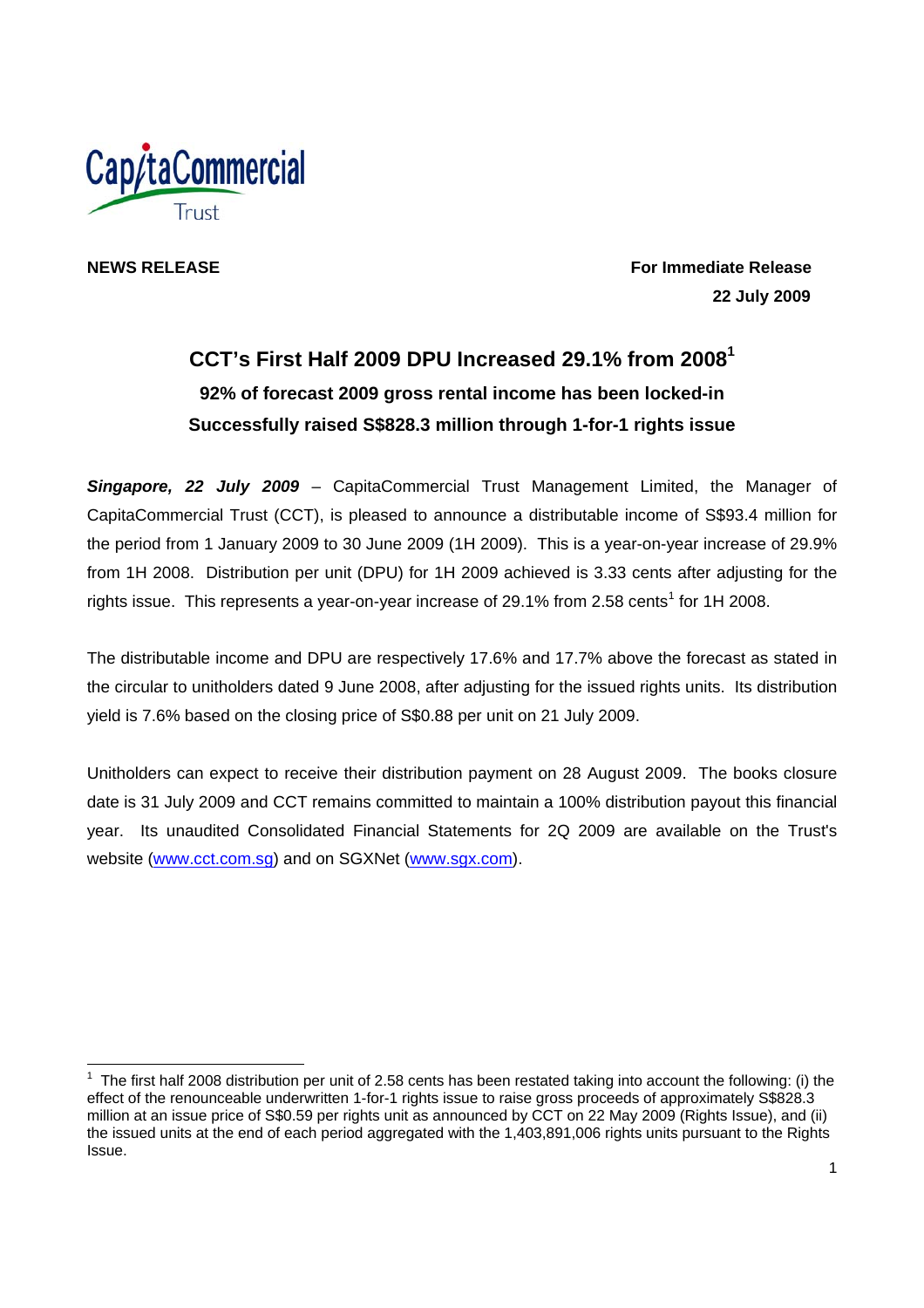|                                                             | 1H 2008           | 2Q 2009 vs 2Q 2008 |                   |       | 1 Jan 2009 to 30 Jun 2009 |                                 |       |
|-------------------------------------------------------------|-------------------|--------------------|-------------------|-------|---------------------------|---------------------------------|-------|
|                                                             | <b>Actual</b>     | 2Q 2009            | 2Q 2008           | Var.  |                           | <b>Actual Circular Forecast</b> | Var.  |
|                                                             | S\$'000           | S\$'000            | S\$'000           |       | S\$'000                   | S\$'000                         |       |
| Gross Revenue                                               | 145,585           | 99,974             | 74,390            | 34.4% | 197,435                   | 194,945                         | 1.3%  |
| Net Property Income                                         | 101,150           | 73,283             | 51.524            | 42.2% | 143.153                   | 137,190                         | 4.3%  |
| <b>Distributable Income</b>                                 | 71,918            | 48,019             | 36,060            | 33.2% | 93.423                    | 79.445                          | 17.6% |
| <b>Distribution Per Unit</b><br>(adjusted for Rights Issue) |                   |                    |                   |       |                           |                                 |       |
| - For the Period                                            | 2.58 <sub>c</sub> | 1.71c              | 1.29 <sub>c</sub> | 32.6% | $3.33\mathcal{C}$         | 2.83¢                           | 17.7% |

#### **Summary of CCT's 2Q 2009 Results**

Mr. Richard Hale, Chairman of the Manager, said, "We are gratified by the tremendous support from unitholders with the success of our recent rights issue that raised S\$828.3 million. The oversubscription demonstrates unitholders' confidence in the market, and CapitaCommercial Trust and its management team. We continue to deliver strong results this first half of 2009, achieving a distribution per unit of 3.33 cents which exceeds first half 2008 by 29.1%. With a robust balance sheet, a low gearing and about S\$3 billion worth of unencumbered properties, we are well-positioned to ride through the challenges of the weak global economy. We also maintain our focus in the areas of proactive lease management, cost savings and risk management for the rest of the year."

Ms. Lynette Leong, Chief Executive Officer of the Manager, said, "Despite the challenging market conditions, we delivered a consistently strong performance for this first half of 2009. CCT's 1H 2009 distributable income increased significantly by 29.9% from the same period last year. The growth is mainly due to higher rental income and improved operating margin from our portfolio. More than half of our portfolio's leases expiring in 2009 have already been renewed and we are actively pursuing the rest of the renewals. We are also encouraged by our success achieved in renewing leases that will expire in 2010 and beyond, and will continue to proactively engage our tenants. From the proceeds raised from the recent rights issue, S\$664.0 million have been used to repay a significant part of our borrowings thereby reducing CCT's gearing to a comfortable 31% as at 3 July 2009, which is at the low end of our target gearing range of 30% to 45% through property market cycles. Much of the balance of the rights proceeds are earmarked to further reduce existing borrowings. All refinancing has been completed for 2009 and CCT has no major debt refinancing need until 2011. CCT's balance sheet is in excellent health."

#### **Active lease management, high occupancy rate, positive rental reversion**

As at 30 June 2009, 92% of 2009's forecast gross rental income has been locked-in with committed leases. Portfolio committed occupancy rate remains high at 96.2%, compared to the market occupancy level of about 92% in second quarter 2009 according to July 2009 industry statistics.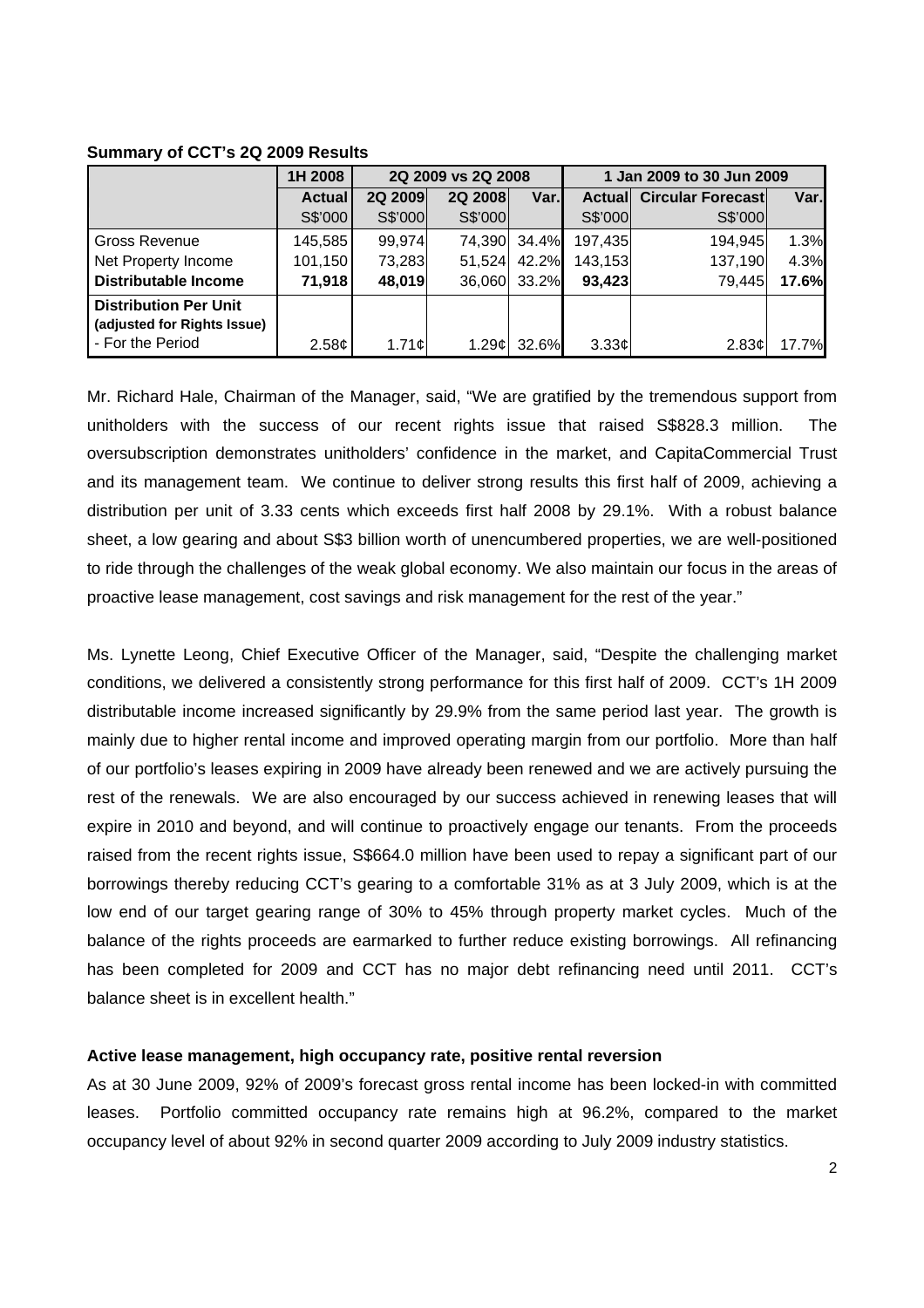The average monthly office rent for CCT's portfolio is at S\$8.14 per square foot, which remains below the second quarter average monthly market rate. In May and June 2009, about 139,380 square feet (or 4.1% of the portfolio net lettable area) of renewals and new leases have been signed with tenants such as Cisco Systems (USA) Pte. Ltd., EIM (Asia) Pte. Ltd., and the European Commission – Delegation of the European Commission. Rental reversion is positive at 45% above their previous rental levels on a weighted average basis.

## **Focus on Fundamentals**

Taking reference from the latest figures by the Ministry of Trade and Industry, Singapore's economy is expected to contract from 4.0% to 6.0% this year, instead of an earlier projection of 6.0% to 9.0%. According to industry statistics, the pace of office rental declines has also eased compared to the last quarter. Nonetheless, the local and global economic conditions remain weak.

"We are cognizant that Singapore's office market is still susceptible to downside risks. Following the successful completion of the recent rights issue that has reinforced CCT's balance sheet, our immediate priority going forward is to continue to focus on strengthening our fundamentals through astute asset management and prudent capital management to entrench CCT's competitive edge," said Ms Leong.

 $-$  END  $-$ 

#### **About CapitaCommercial Trust** (www.cct.com.sg)

CapitaCommercial Trust is Singapore's first listed commercial REIT with a market capitalisation of S\$2.5 billion based on the closing price of S\$0.88 per unit on 21 July 2009. CCT aims to own and invest in real estate and real estate-related assets which are income producing and used, or predominantly used, for commercial purposes. The total asset size of CCT is S\$6.2 billion as at 30 June 2009, comprising a portfolio of 11 prime properties in Singapore, as well as investments in Malaysia. The properties in Singapore are Capital Tower, Six Battery Road, One George Street, HSBC Building, Raffles City (60% interest through RCS Trust), Starhub Centre, Robinson Point, Bugis Village, Wilkie Edge, Golden Shoe Car Park and Market Street Car Park. In addition, CCT is a substantial unitholder of Quill Capita Trust with 30% unitholdings and has taken a 7.4% stake in the Malaysia Commercial Development Fund Pte. Ltd. (MCDF). Quill Capita Trust is a commercial REIT listed on Bursa Malaysia Securities Berhad, with a portfolio of ten commercial properties in Kuala